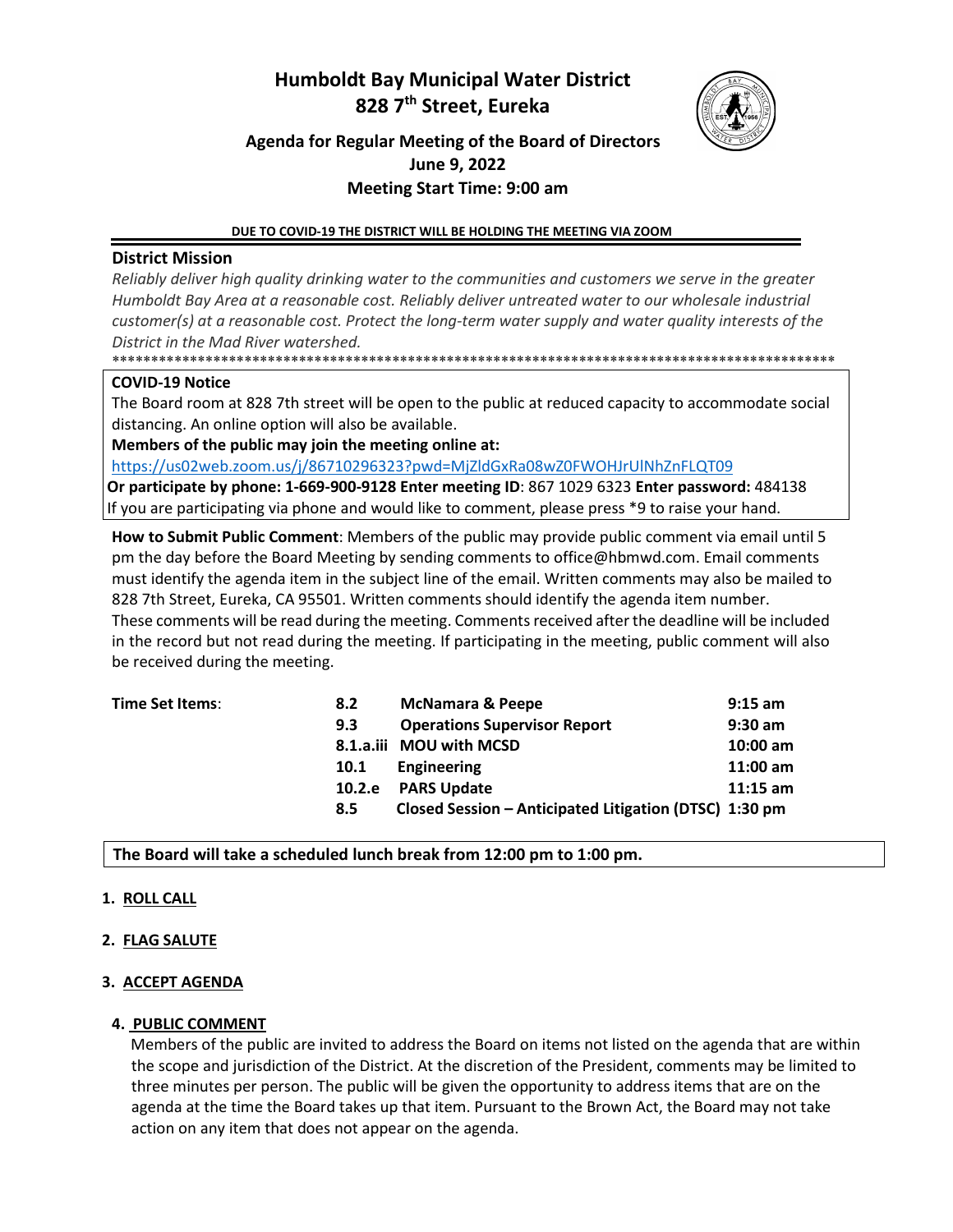## **5. MINUTES**

5.1 Minutes of the May 12, 2022 Regular Meeting\* - discuss and possibly approve

**6. CONSENT AGENDA -** *These matters are routine in nature and are usually approved by a combined single vote.*  6.1 Media articles of local/water interest (Articles  $A - J$ ) $*$  - discuss

## **7. CORRESPONDENCE**

- 7.1 Letter from Baker Ranch Mutual Water Company\* discuss
- 7.2 Letter to Ruth Lake Joint Board Meeting Attendees\* discuss
- 7.3 Response to VDI Claim\* discuss
- 7.4 Letter of Interest to Participate on the Samoa EIFD Public Financing Authority\* discuss
- 7.5 Letter to SWRCB Regarding Emergency Drought Regulations\* discuss

#### **8. CONTINUING BUSINESS**

- 8.1 Water Resource Planning status report on water use options under consideration\*
	- a. Local Sales
		- i. Nordic Aquafarms discuss
		- ii. Trinidad Rancheria Mainline Extension discuss
		- iii. Draft MOU with McKinleyville CSD discuss **(Time Set 10:00 am)**
	- b. Transport discuss
	- c. Instream Flow discuss
- 8.2 McNamara & Peepe discuss **(Time Set 9:15 am)**
	- a. Royal Gold Initial Study and Proposed CEQA MND discuss
- 8.3 HBMWD/Ruth Lake Joint Board Meeting Agenda\* discuss
- 8.4 District BBQ (July 22, 2022) discuss
- 8.5 Samoa EIFD Update discuss
- 8.6 **CLOSED SESSION**  Conference with Legal Counsel Anticipated Litigation: Initiation of litigation pursuant to paragraph (4) of subdivision (d) of § 54956.9 (DTSC) **(Time Set 1:30 pm)**

#### **9. NEW BUSINESS**

- 9.1 Request by Friends of the Pleistocene (FOP) to use Park 1\* discuss and possibly approve
- 9.2 Water Board Emergency Drought Regulations\* discuss and possibly approve
- 9.3 Operations Supervisor Report, Water Treatment Certification\*- discuss **(Time Set 9:30)**
- 9.4 Request for Letter of Support from USFWS\* discuss and possibly approve

## **10. REPORTS (from STAFF)**

#### **10.1 Engineering (Time set 11:00 am)**

- a. 12 kV Switchgear Relocation (\$858,332 District match) Status Report i. Contractor Pay Request for May\* - discuss
	- ii. GHD Amendment #2\* discuss and possibly approve
- b. TRF Generator Project (\$517,819 District match) Status Report
- c. Matthews Dam Advance Assistance Seismic Stability Project Status Report
- d. Status report re: other engineering work in progress

## **10.2 Financial**

- a. May 2022 Financial Statement & Vendor Detail Report\* discuss and possibly approve
- b. FY 2022/23 Budget Summary\* discuss
- c. FY 2021/22 Project Budget Reallocation\* discuss
- d. Resolution 2022-08 Annual Limit for Appropriations\* discuss and possibly approve
- e. PARS Update\* discuss **(Time Set 11:15 am)**